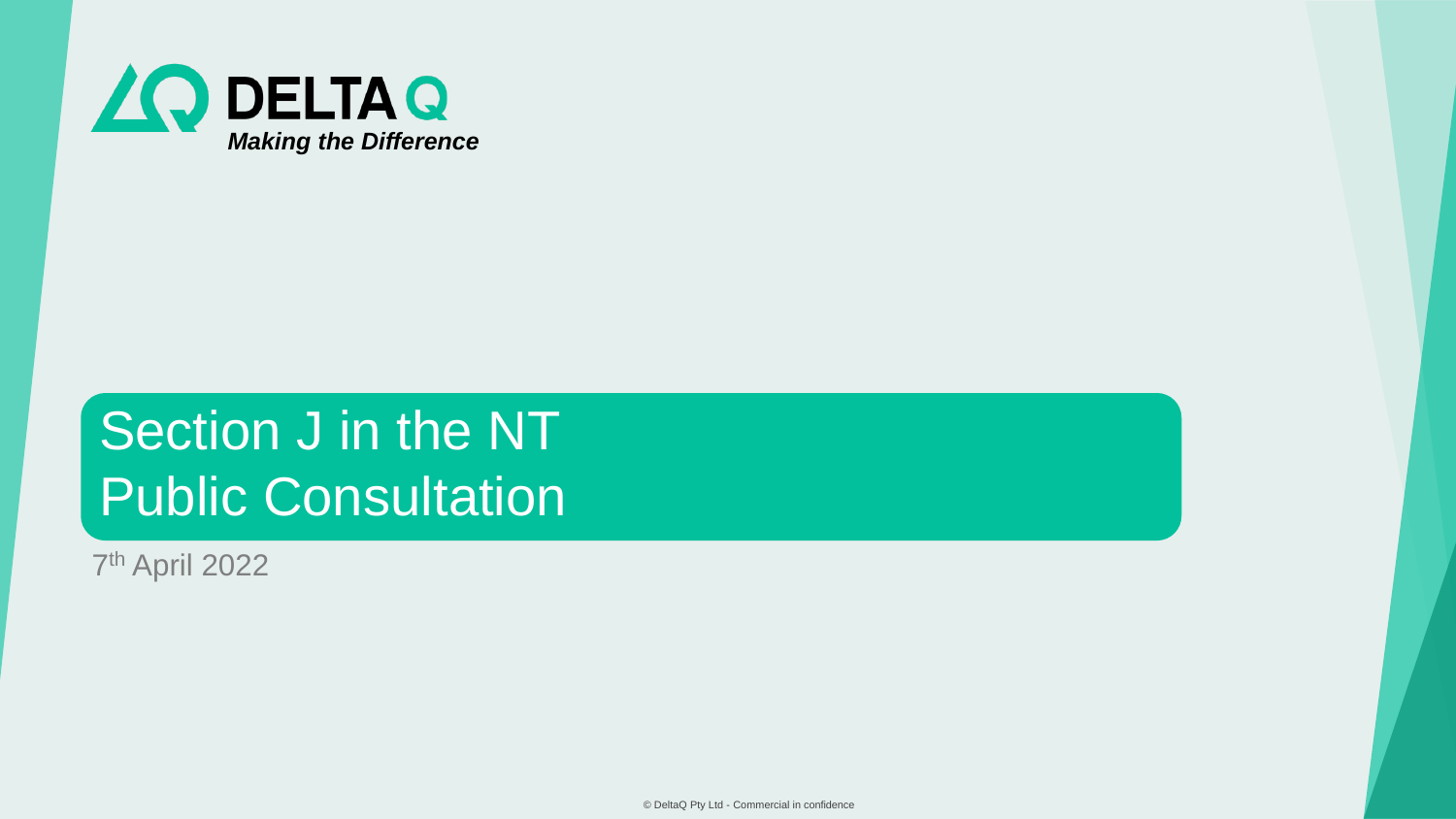### **Overview**

- 1. Introduction Section J and approach taken
- 2. Territory-wide findings
	- Energy Savings
	- Construction Changes
- 3. Changes at the building-level
	- Roof
	- Floor
	- Wall-Glazing
	- Building Services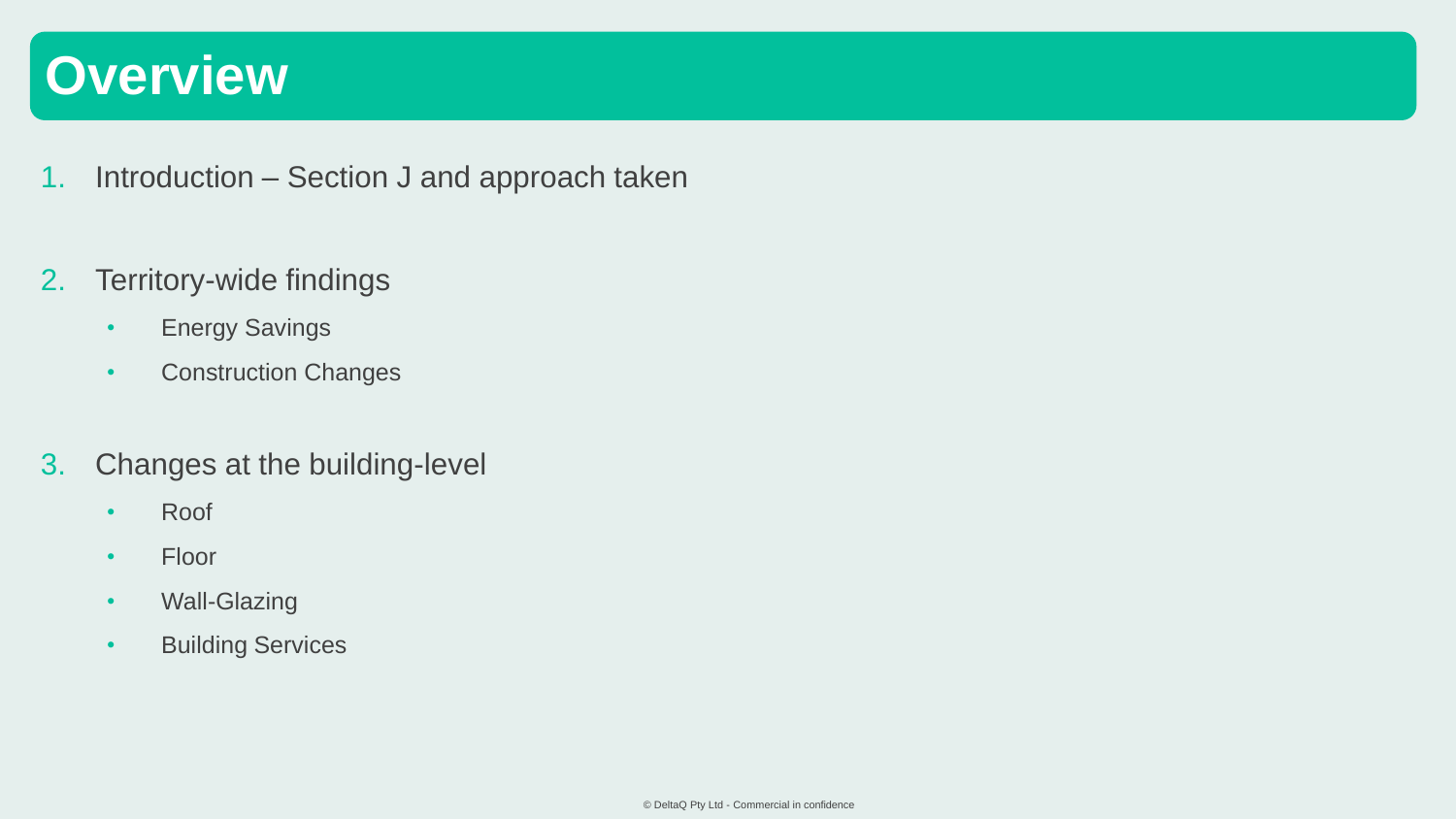### **How do you comply with the NCC Section J?**

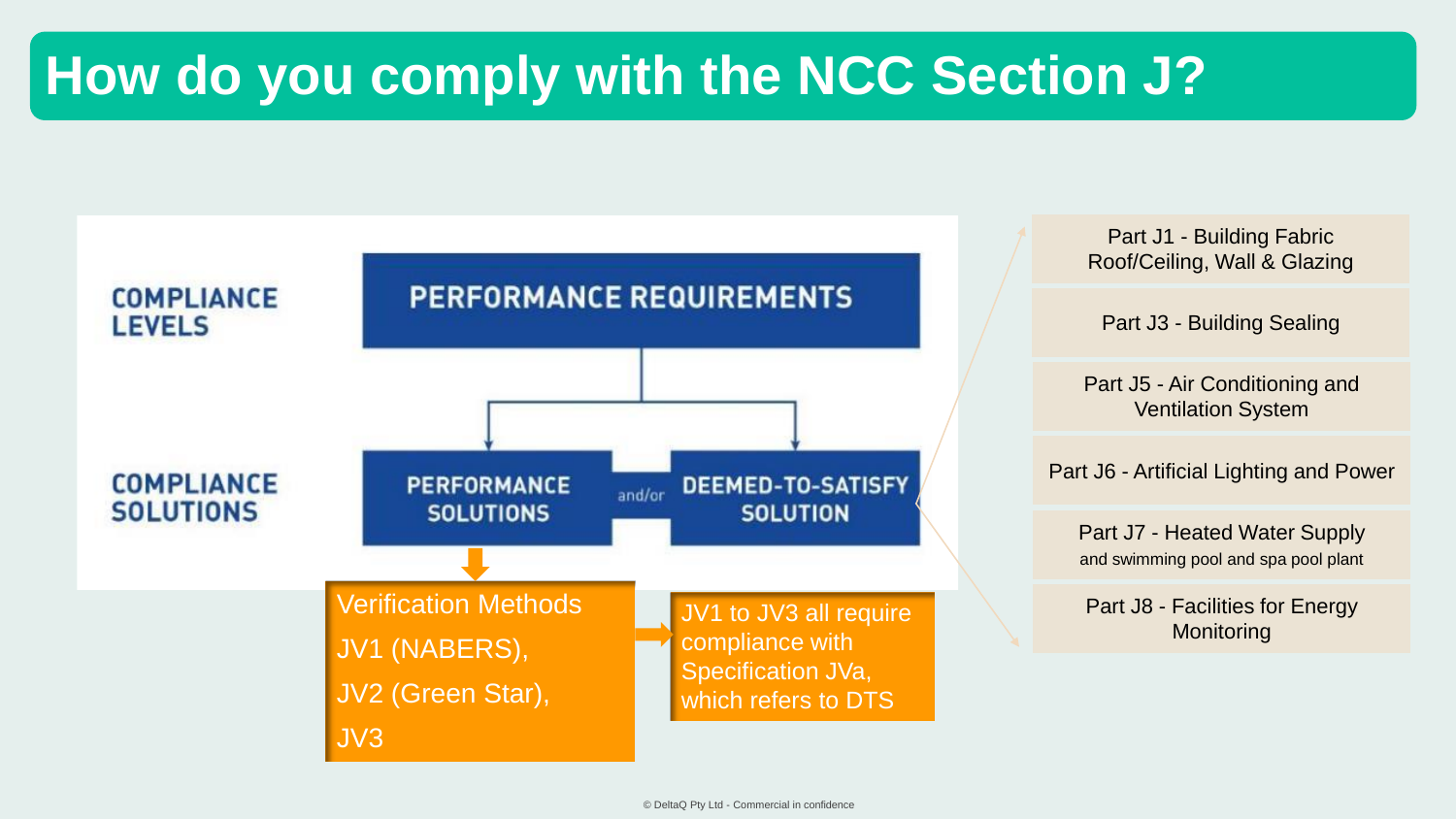### **How did we determine if it is cost-beneficial to introduce Section J in the NT?**

- Consulted local builders and service engineers
- Contextualised for the local industry
- Base cases defined using common NT practices
- Comparison of costs and benefits of NCC2016 and NCC2019

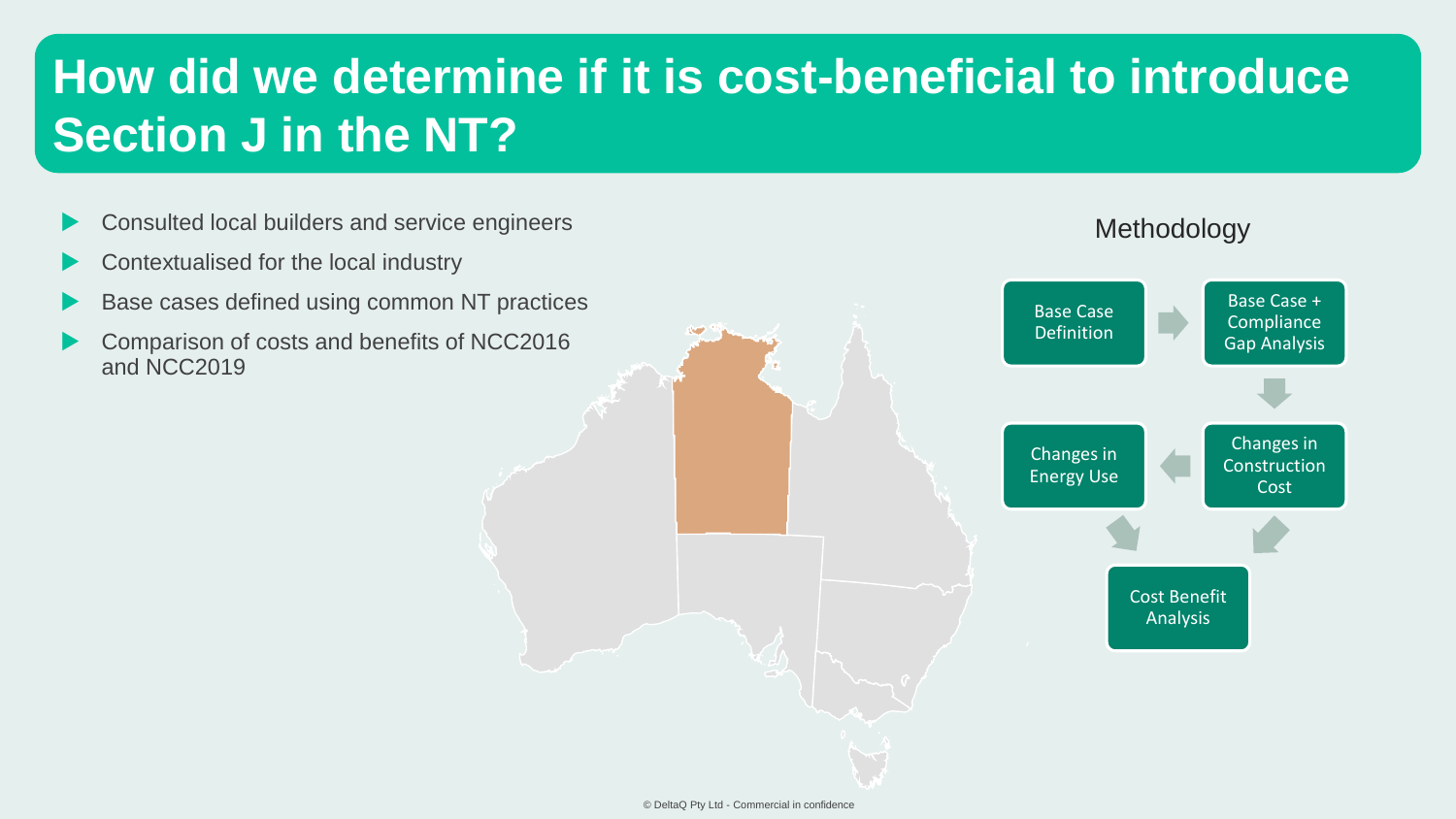### **Consortium Members**







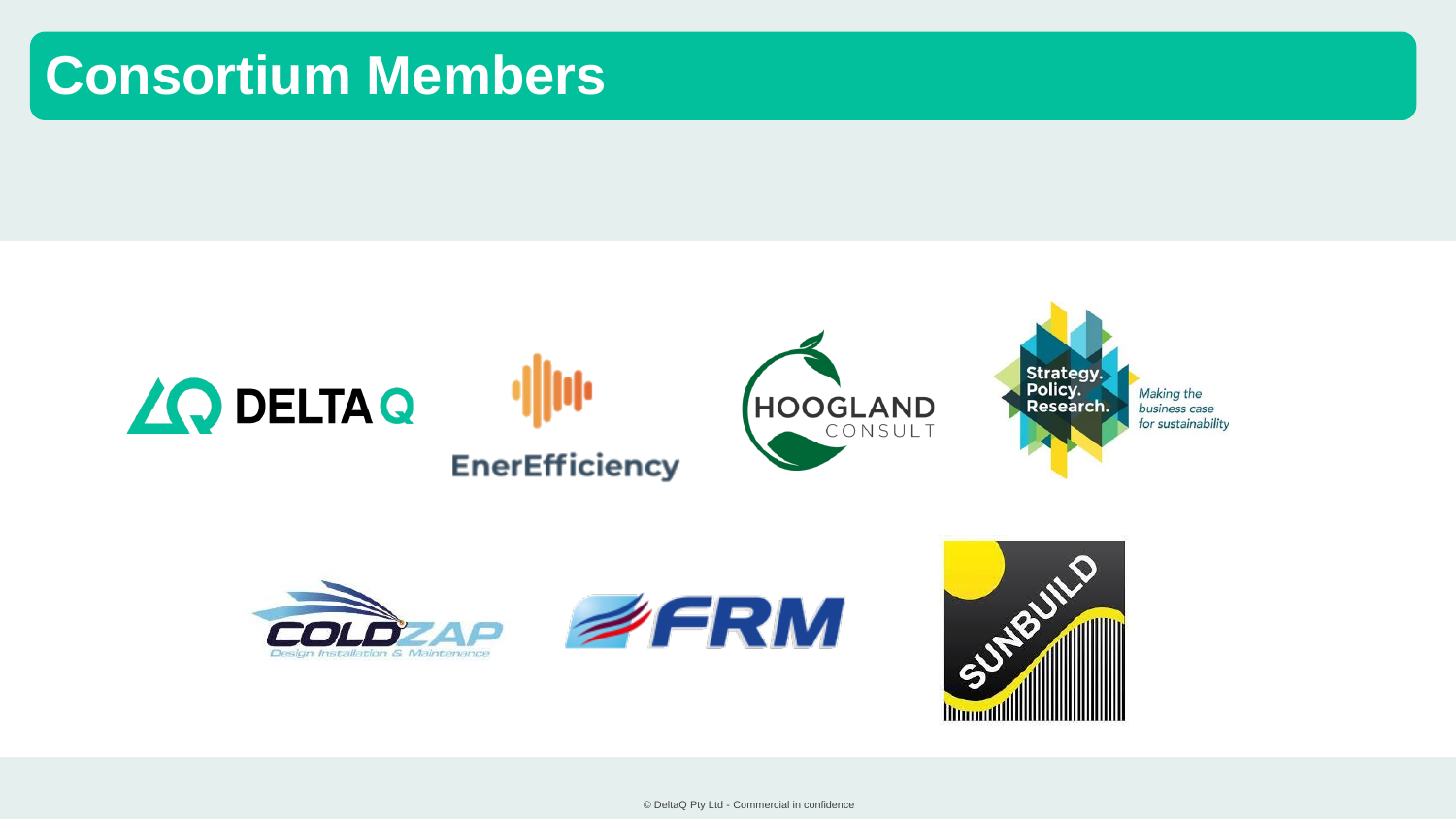### **Which buildings and areas are affected?**

- Offices and Education/Assembly buildings constitute a large part of the building stock
- ► ~90% of new construction activity occurs in Tier 1 areas

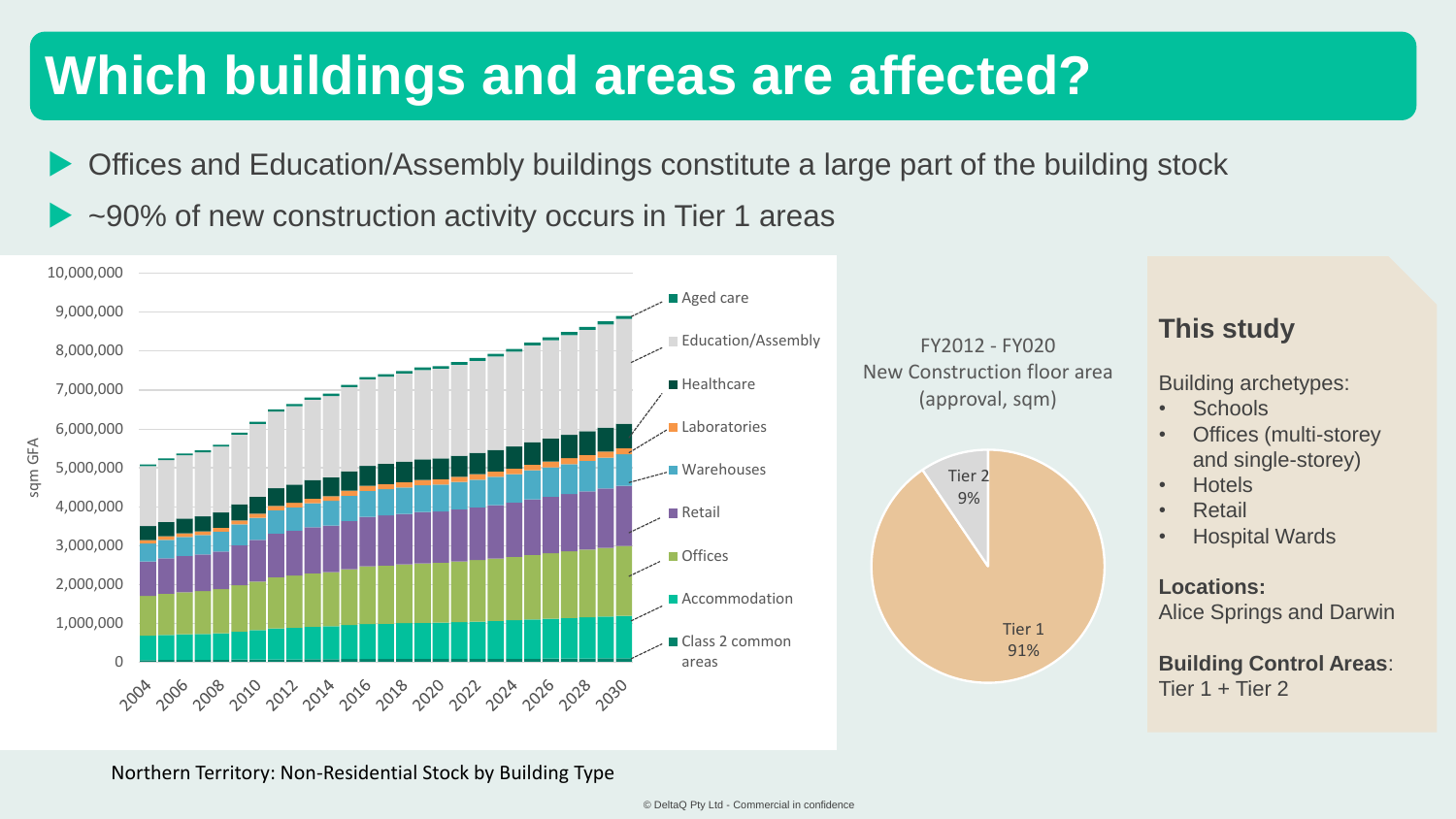

### Territory-Wide Findings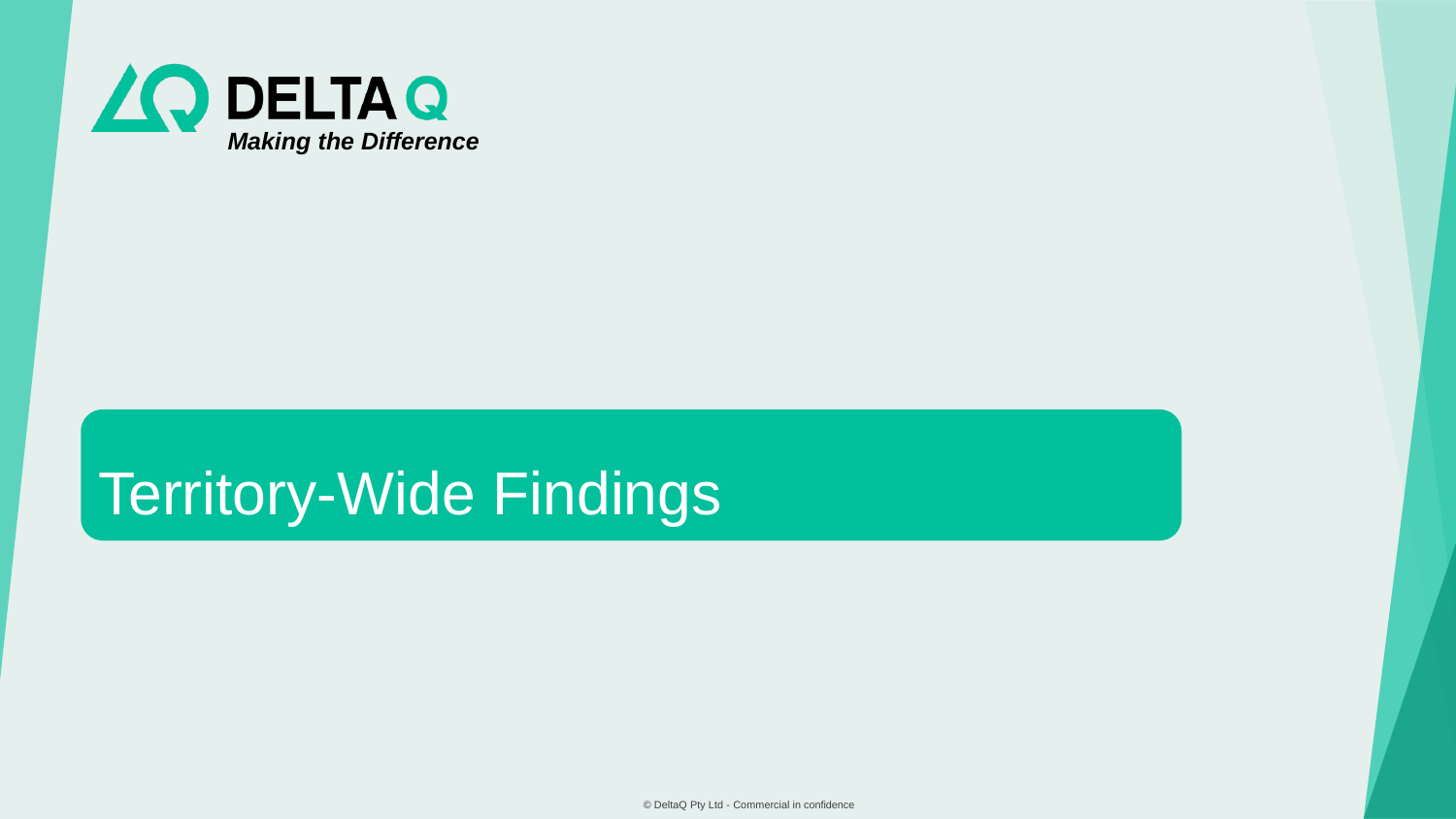### **Territory-Wide Findings**

### *NCC2019 is more cost beneficial than NCC2016*

**Greenhouse gas emissions saved** 2019: 891,000 tCO<sub>2</sub>-e saved 2016: 469,000 tCO<sub>2</sub>-e saved (cumulatively FY2023 – FY2070)  $CO<sub>2</sub>$ 

**Peak Electrical demand reduction by** 



**FY2030** 2019: 27.3MW 2016: 17.1MW

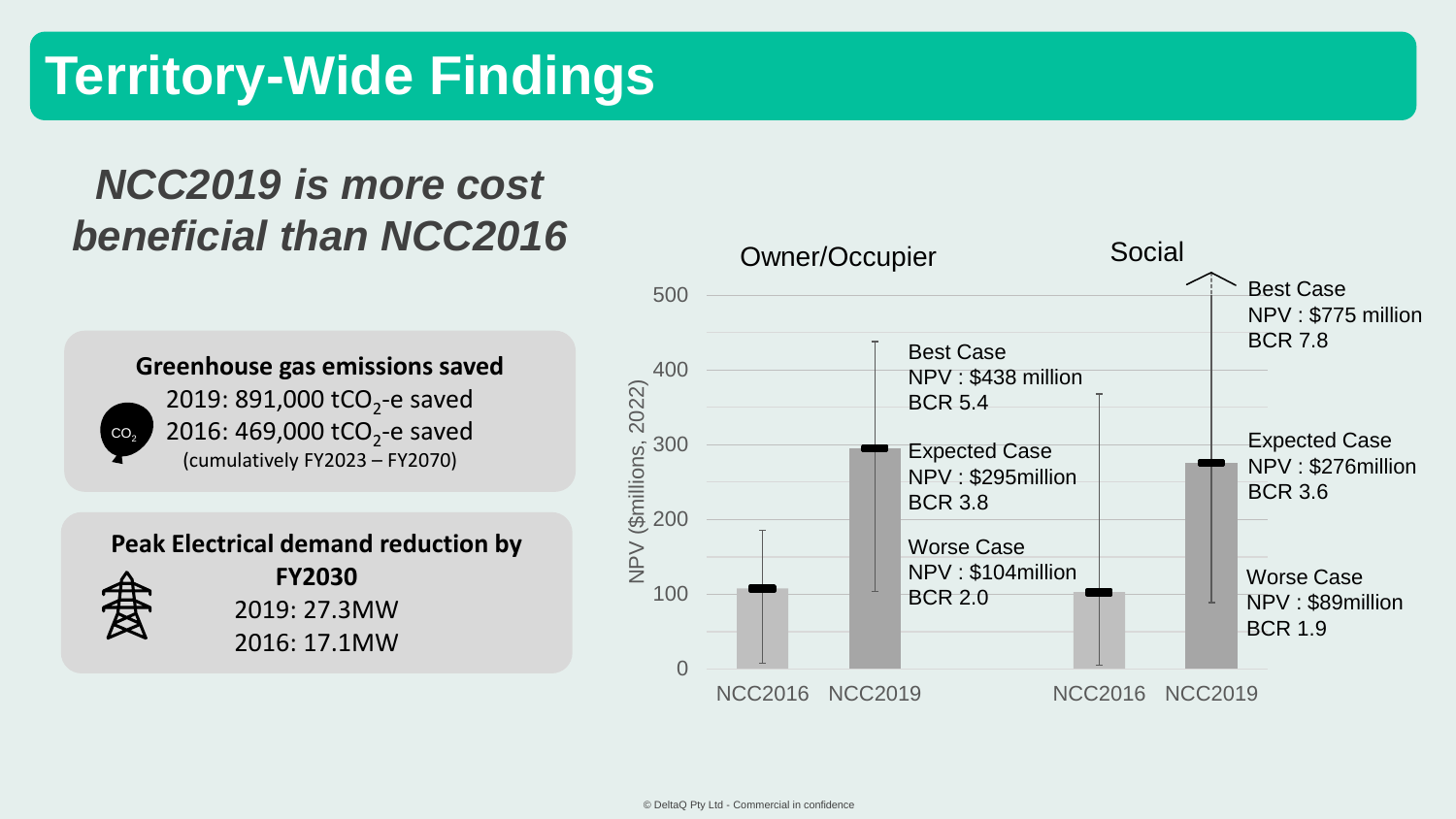### **Energy Savings**

### *NCC2019-compliant modelled building archetypes use less energy than NCC2016 versions*



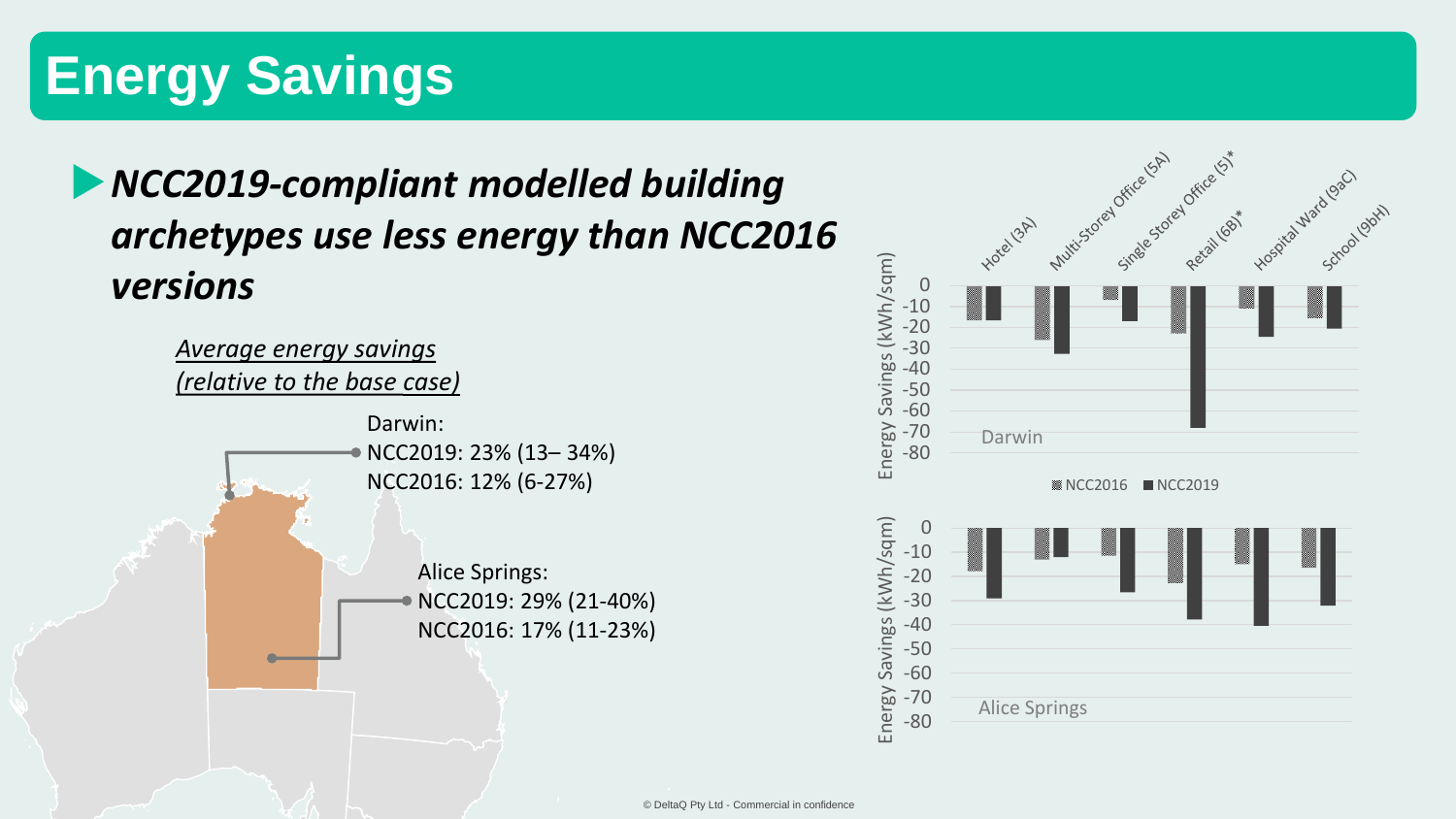### **Construction Costs Changes**

### *NCC2019-compliant modelled building archetypes have marginally higher (<1%) construction cost than NCC2016 versions.*



Total Incremental Construction Cost (\$/sqm)

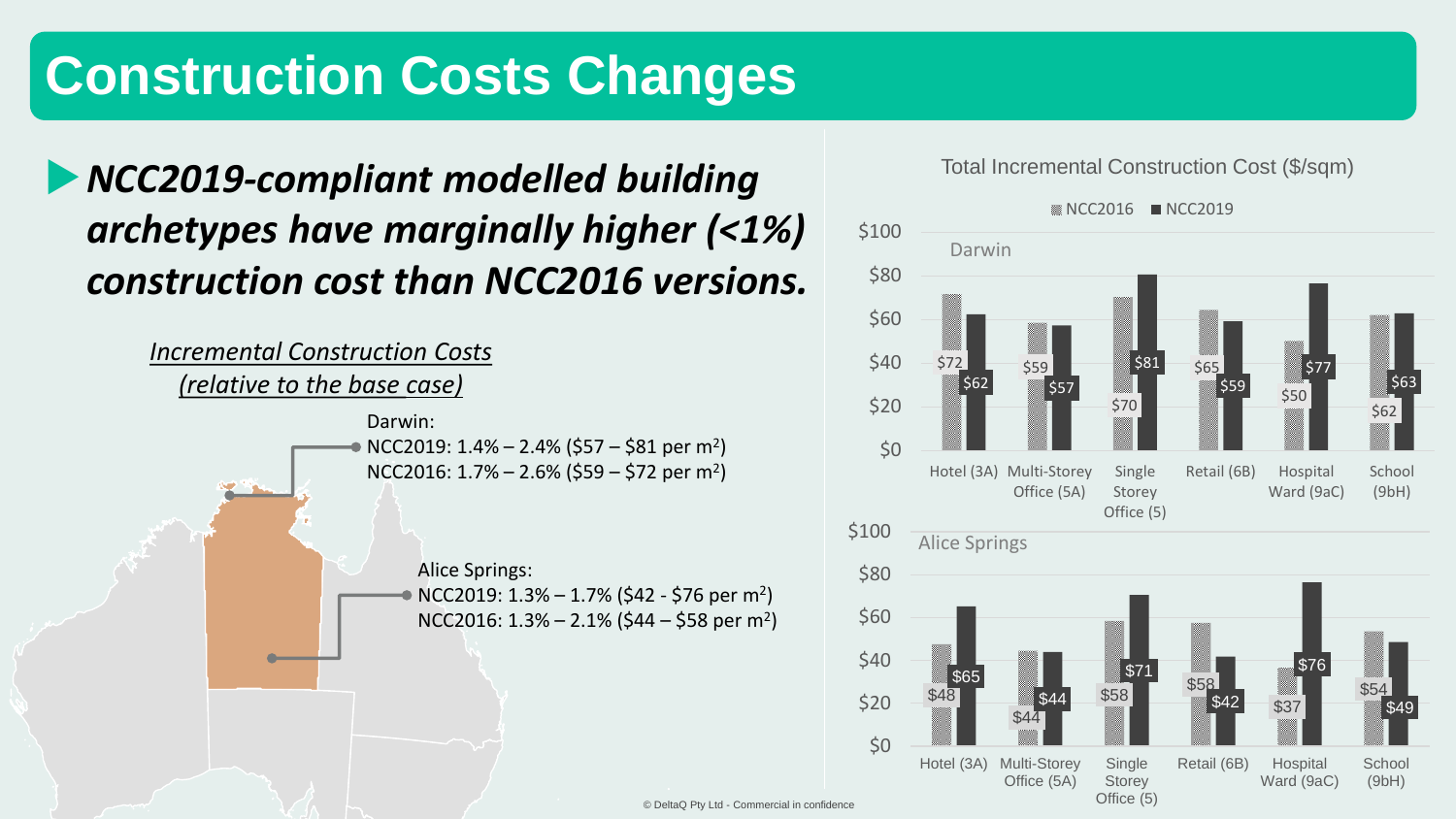

## Building-Level Findings

NCC2019 Section J-compliant buildings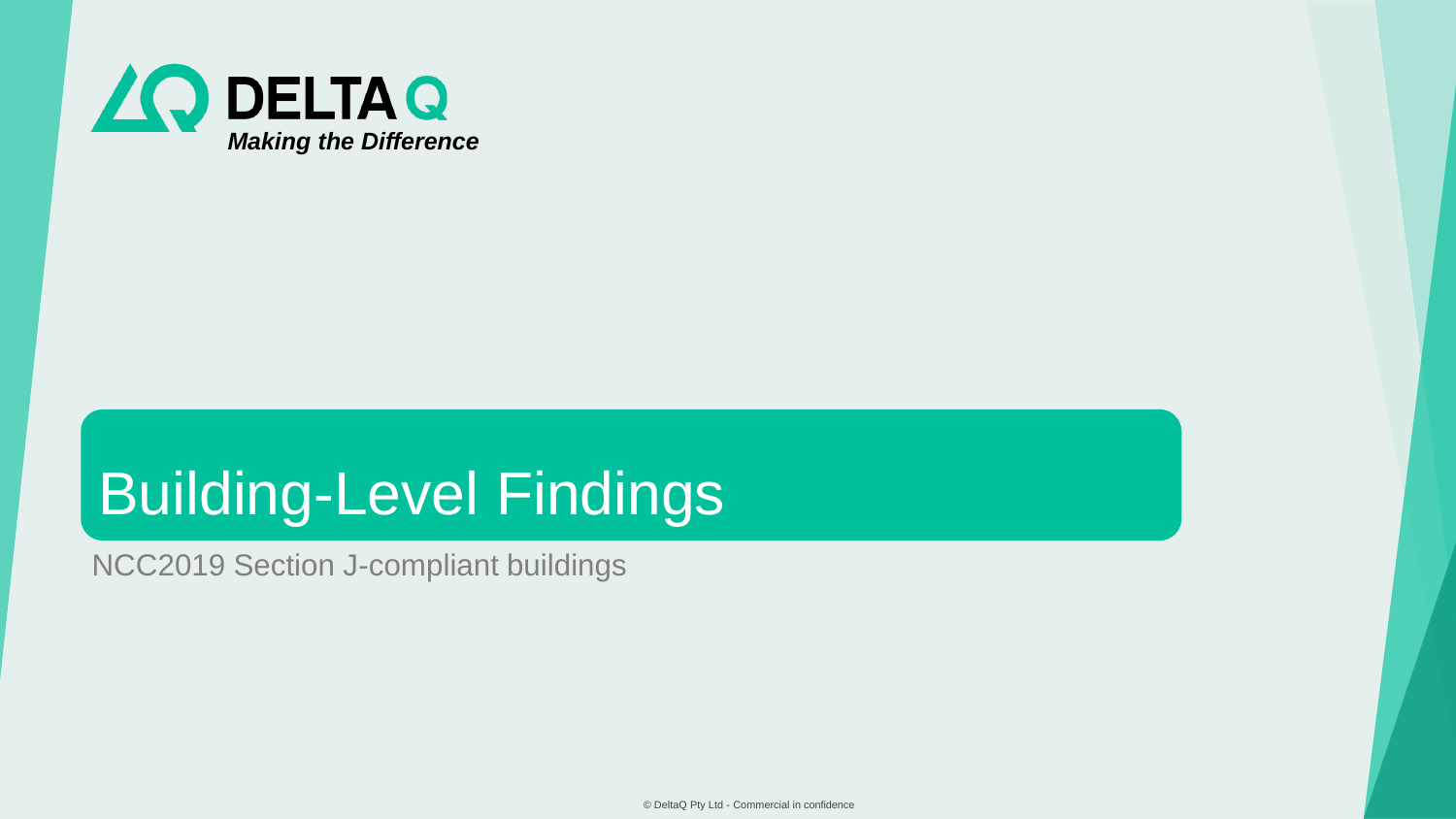### **Roof Construction**

**Currently roofs have insufficient levels of insulation**

▶ The least-cost solution considered has more insulation. Roof-raising **framing systems are required to accommodate thicker blankets.**

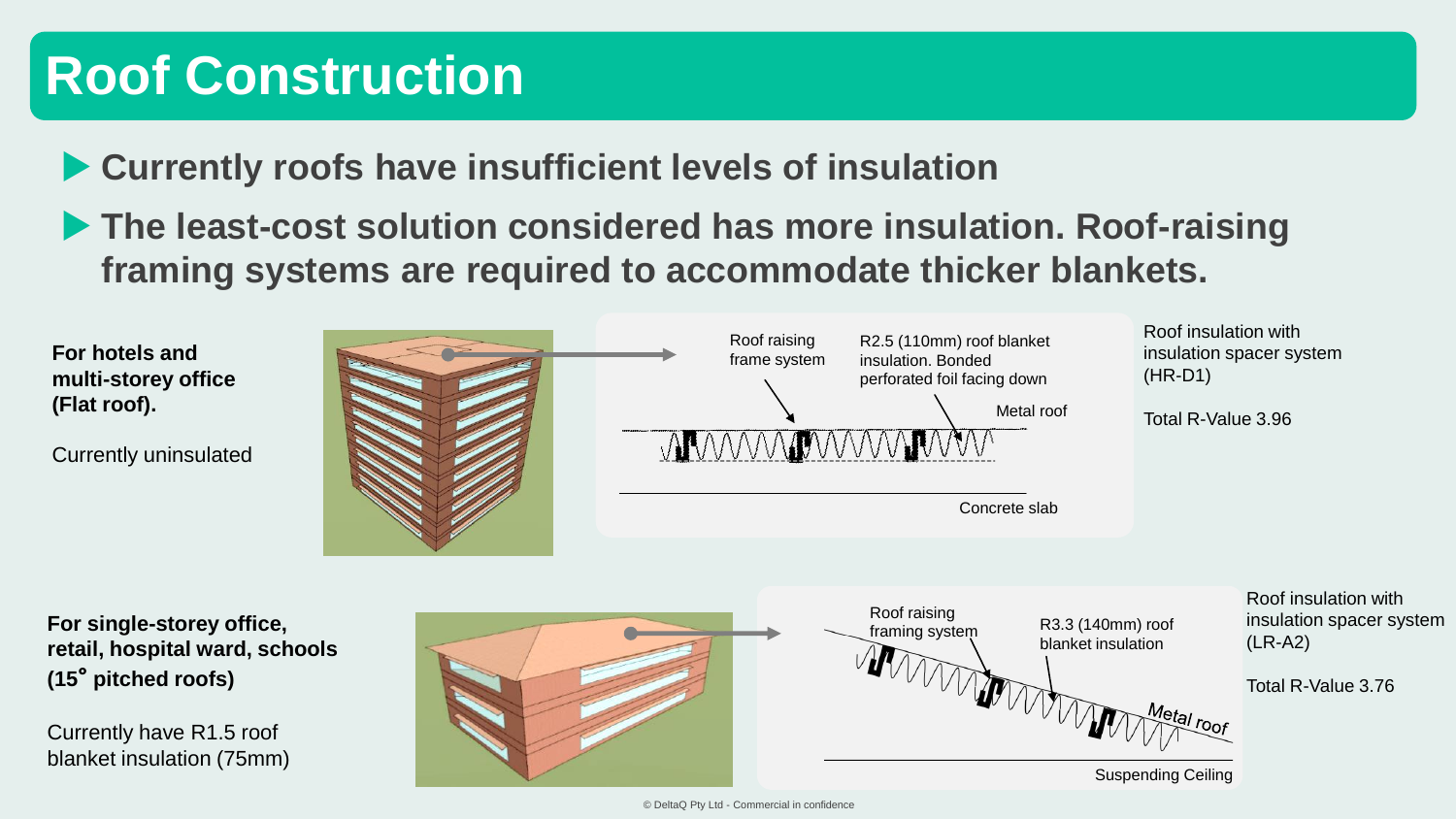### **Walls and Glazing**

#### **Wall Construction – Added Insulation**

 **A higher R-value for the wall is required, This can be achieved by adding insulation on the inside (or outside) of the blockwork.**

NCC2019 Compliant Wall Construction



#### **Glazing – Higher Performance**

- Currently, all buildings have single pane glazing.
- Glazing will need to change from single pane to double glazed low E in many cases.
- Single-storey offices can be compliant with single-pane glazing (grey tinted or low-E)

*The thermal performance of wall and glazing are assessed as a whole entity NCC2019*

- Higher performing glazing will be required if the building has more glazing (area).
- If the building has more wall than glazing, you will need to ensure that the wall has a higher thermal performance.

**For hotels, multi-storey**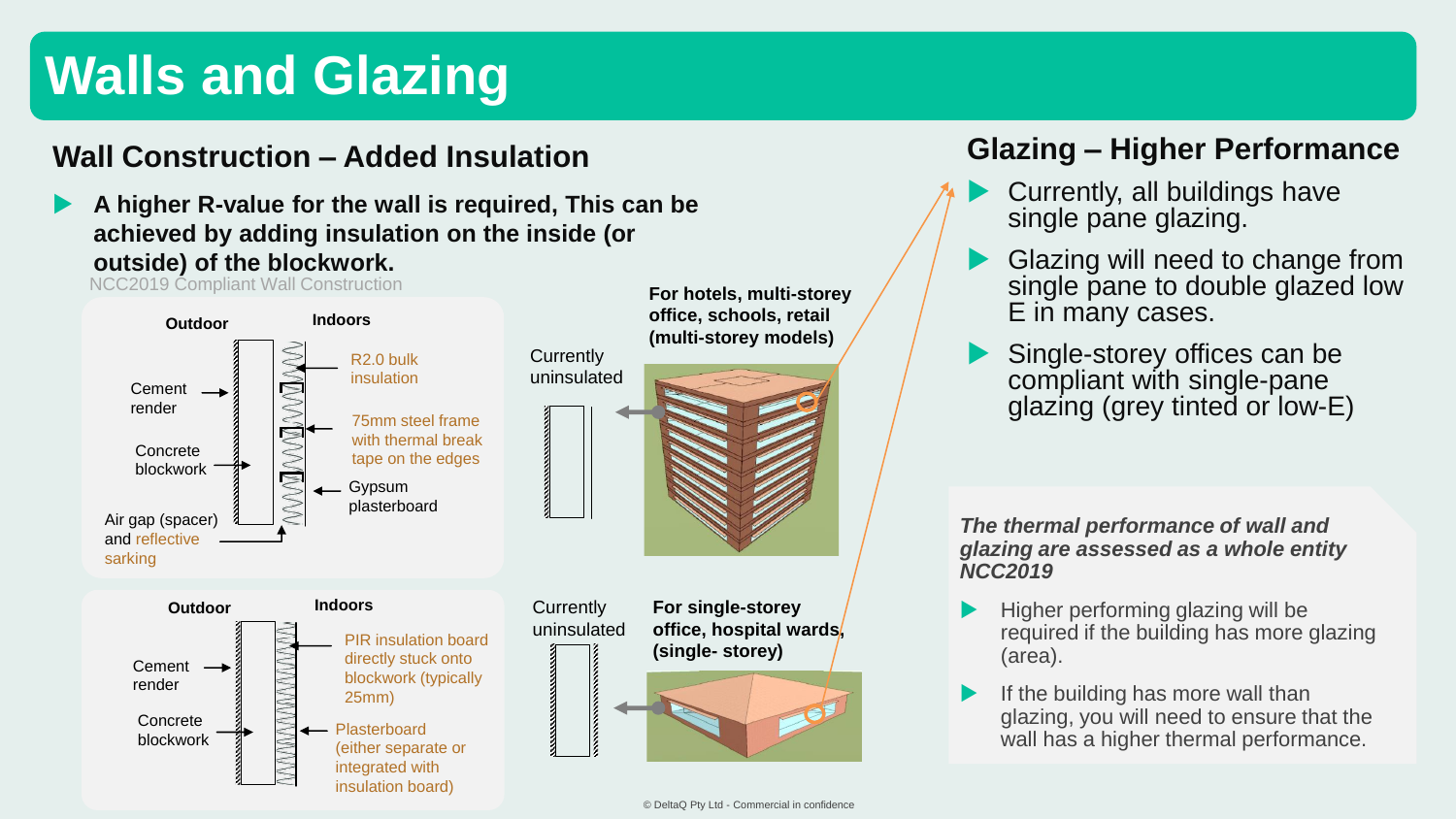### **Floor Construction**

#### **Hotels, multi-storey and single-storey office require additional floor insulation**



**Base case floor construction for retail, hospital wards and schools are already compliant with NCC2019 Section J.** 

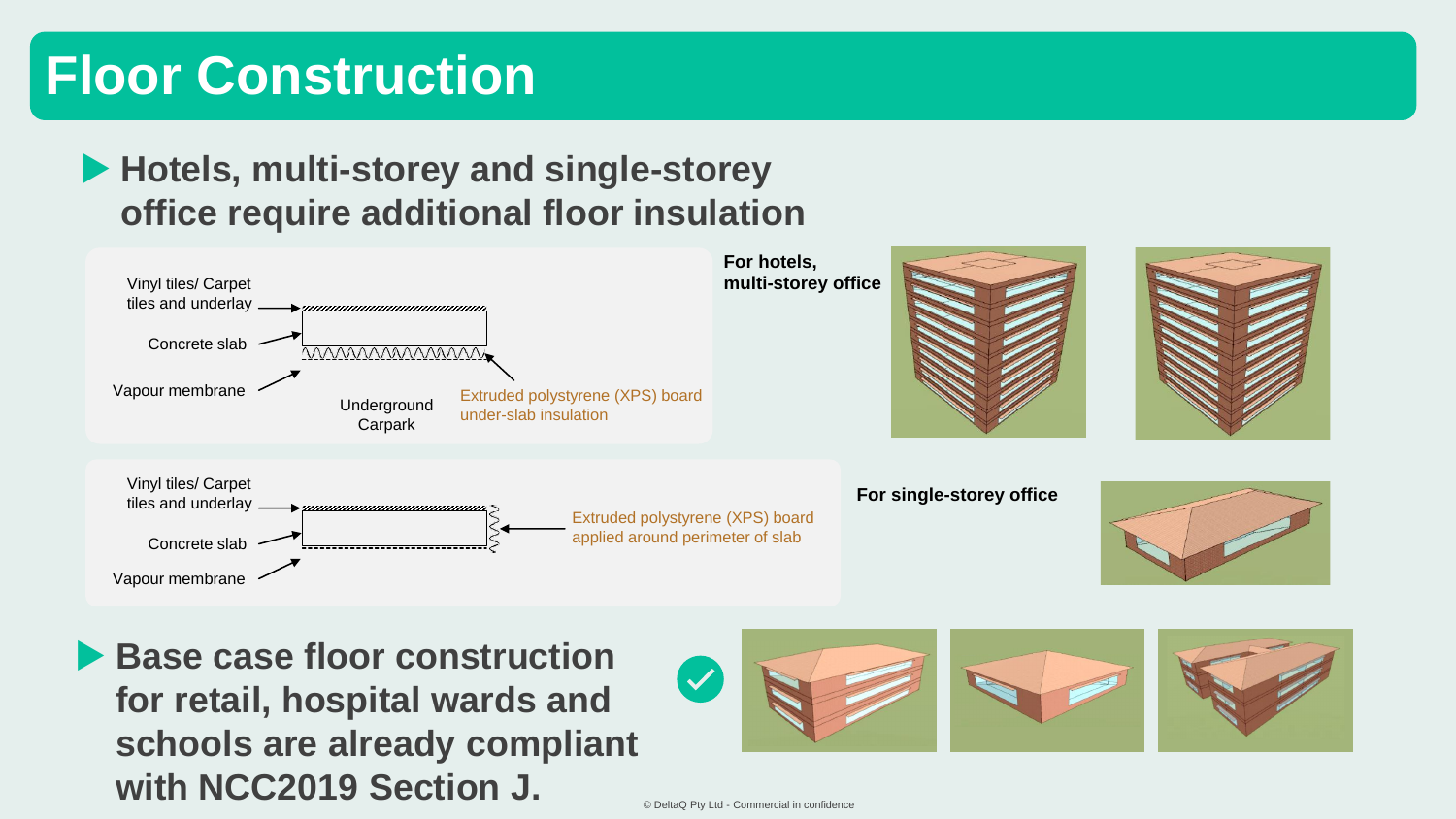### **Building Services**

#### Air Conditioning and Ventilation System (Part J5)

**Hotel** Multi-Storey Office Single-Storey Office (ASP) Retail -Compliant

- 
- Hospital Ward (ASP)
- Non **School**
- Increase the control dead band between heating and cooling from  $1^\circ$  C to  $2^\circ$  C
- Incorporate/use
	- variable chilled/heating water supply temperature setpoint
	- Variable speed pumps
	- demand-controlled ventilation



#### Artificial lighting and power (Part J6)

Multi-Storey Office Retail **School** 

#### Incorporate

- time clock control for lighting
- additional lighting control circuits

#### Facilities for Energy Monitoring (Part J8)



Incorporate

- energy metering system
- meter data collation system



Single-Storey Office, Retail, Hospital Ward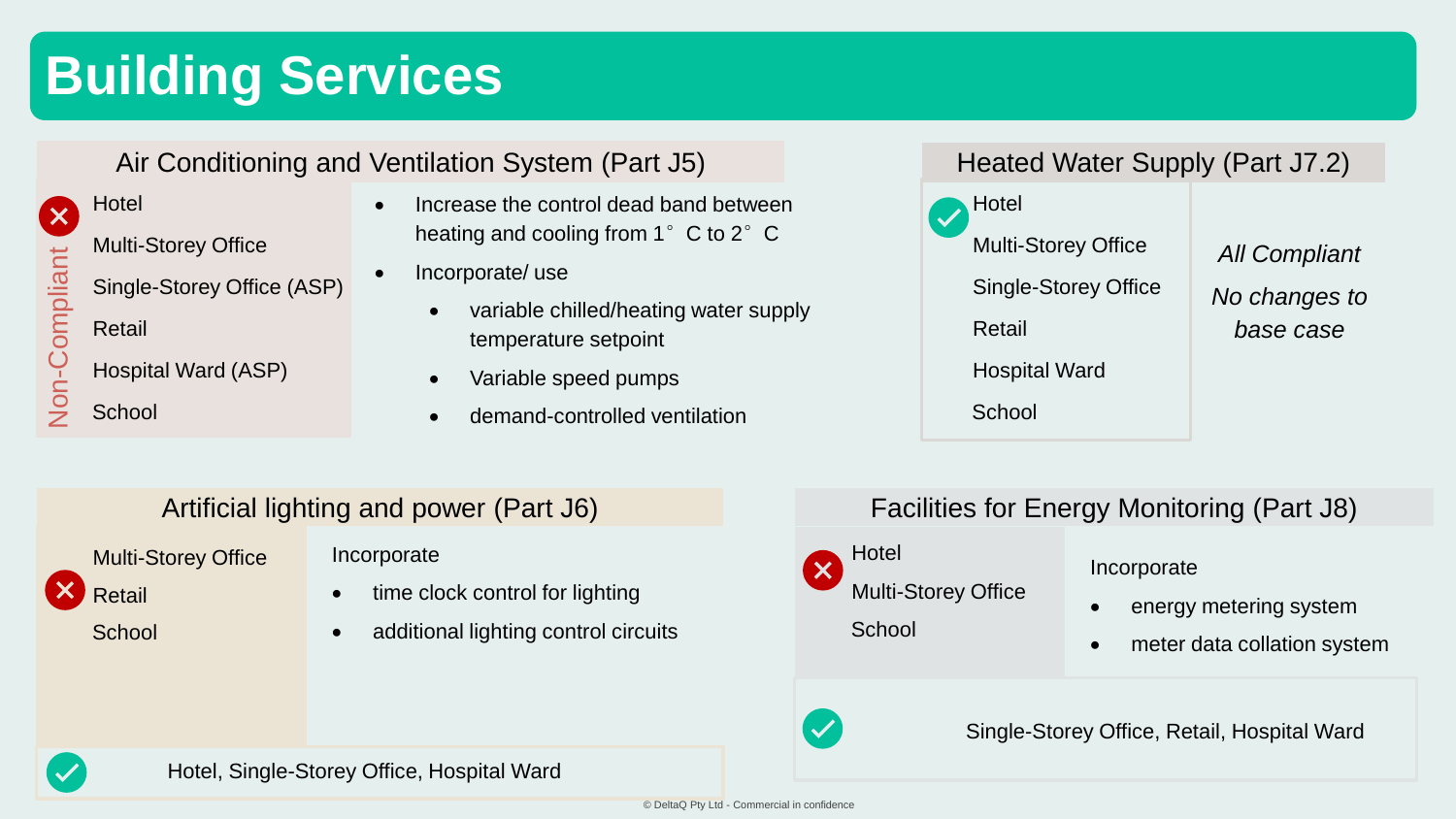### **Summary**

▶ Adopting Section **J** of the NCC2019 is more cost beneficial than **NCC2016,** from both the social and owner/occupier perspective

### **Benefits of adopting Section J (NCC2019) Energy savings**, **GHG emissions savings**, **Lower Peak Loads**

23% and 29% in Darwin and Alice **Springs** 





27.3MW peak load reduction from new buildings

### **Construction Changes and Costs**

- a) Marginal increase in construction costs
- b) Increase in insulation in building fabric and higher performing glazing
- c) Minor changes to building services